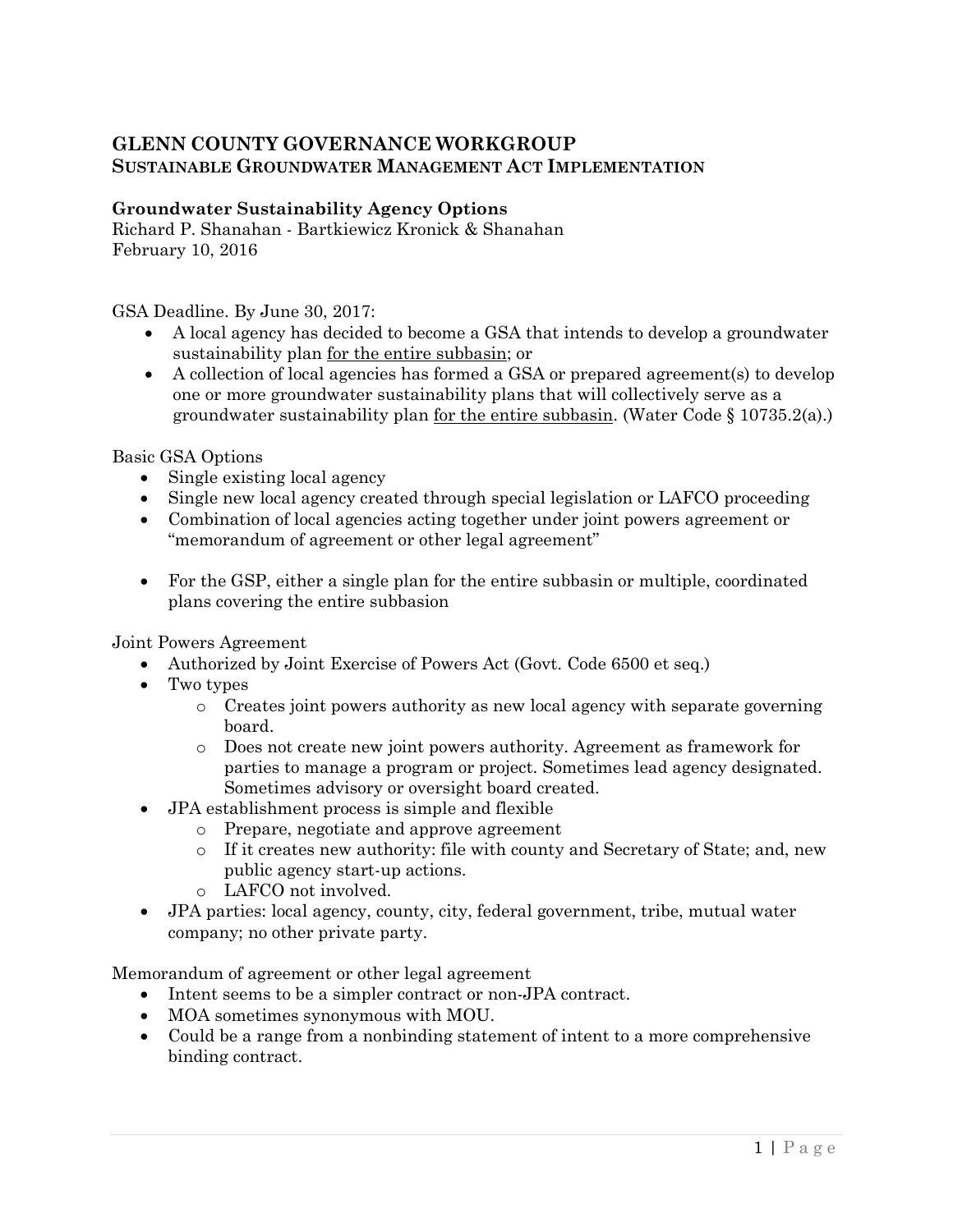## **PROS & CONS OF GSA OPTIONS:**

| Option                                                                             | Pros                                                                                                                                                                                                                                                                                                                                                                                                                                                                  | Cons                                                                                                                                                                                                                                                                                                                                                                                                                                                                                                                                  |
|------------------------------------------------------------------------------------|-----------------------------------------------------------------------------------------------------------------------------------------------------------------------------------------------------------------------------------------------------------------------------------------------------------------------------------------------------------------------------------------------------------------------------------------------------------------------|---------------------------------------------------------------------------------------------------------------------------------------------------------------------------------------------------------------------------------------------------------------------------------------------------------------------------------------------------------------------------------------------------------------------------------------------------------------------------------------------------------------------------------------|
| Single existing local agency                                                       | > Simple and quick<br>> Existing administration and<br>overhead                                                                                                                                                                                                                                                                                                                                                                                                       | > Would not allow for participation<br>by other affected agencies<br>> May be opposed by other agencies<br>> Other than the County (assuming<br>subbasin boundaries adjusted), no<br>one local agency that covers the<br>entire subbasin                                                                                                                                                                                                                                                                                              |
| Single new local agency                                                            | > Able to tailor type, territory (could<br>be regional), structure, governing<br>board, etc. to fit unique subbasin<br>circumstances<br>> More permanent than contract-<br>based GSA                                                                                                                                                                                                                                                                                  | > Would require special legislation or<br>LAFCO proceeding<br>> Time-consuming and uncertain<br>process<br>> Would require local collaboration<br>and political support<br>> Would be new government agency,<br>additional layer of government, and<br>administrative costs<br>> Difficult to dissolve                                                                                                                                                                                                                                |
| Memorandum of agreement or<br>joint powers agreement not<br>creating new authority | > Easy, flexible means for affected<br>agencies to coordinate on<br>management to fit local<br>circumstances<br>> Member parties can retain some<br>control through advisory board and<br>budget<br>> Easy to dissolve if not satisfactory<br>> Could be used as a tool to<br>coordinate among multiple GSAs<br>> Private utilities, mutual water<br>companies and other non-local<br>agency parties could participate in a<br><b>MOA</b>                             | > Requires mutual trust and<br>agreement to form<br>> If single GSA, may be difficult to<br>agree upon lead agency to assume<br>primary management role<br>> Concerns about another agency<br>controlling local groundwater<br>> If multiple GSAs, then need to<br>ensure plan coordination and use of<br>same data and methodologies<br>> Local agency parties would cede<br>some control to the lead agency                                                                                                                         |
| Joint powers agreement<br>creating new authority                                   | > Easy, flexible means for affected<br>agencies to tailor a new regional<br>agency and governing board to fit<br>local circumstances<br>> Member parties can retain control<br>over JPA through the governing<br>board and budget<br>> Easy to dissolve if not satisfactory<br>> May delegate voting power to<br>non-local agency<br>> May allow for associate member<br>participation without conferring<br>voting power<br>> Mutual water company may be a<br>party | > Requires mutual trust and<br>agreement to form<br>> Local agency parties would cede<br>some control to the authority<br>> With many parties, a party may be<br>concerned about limited voting rights<br>on board<br>> Concerns about new authority<br>controlling local groundwater<br>> Can be difficult and time<br>consuming to agree upon contract<br>terms<br>> Can be hard to keep together if JPA<br>is easy to dissolve<br>> Would be new government agency,<br>additional layer of government, and<br>administration costs |